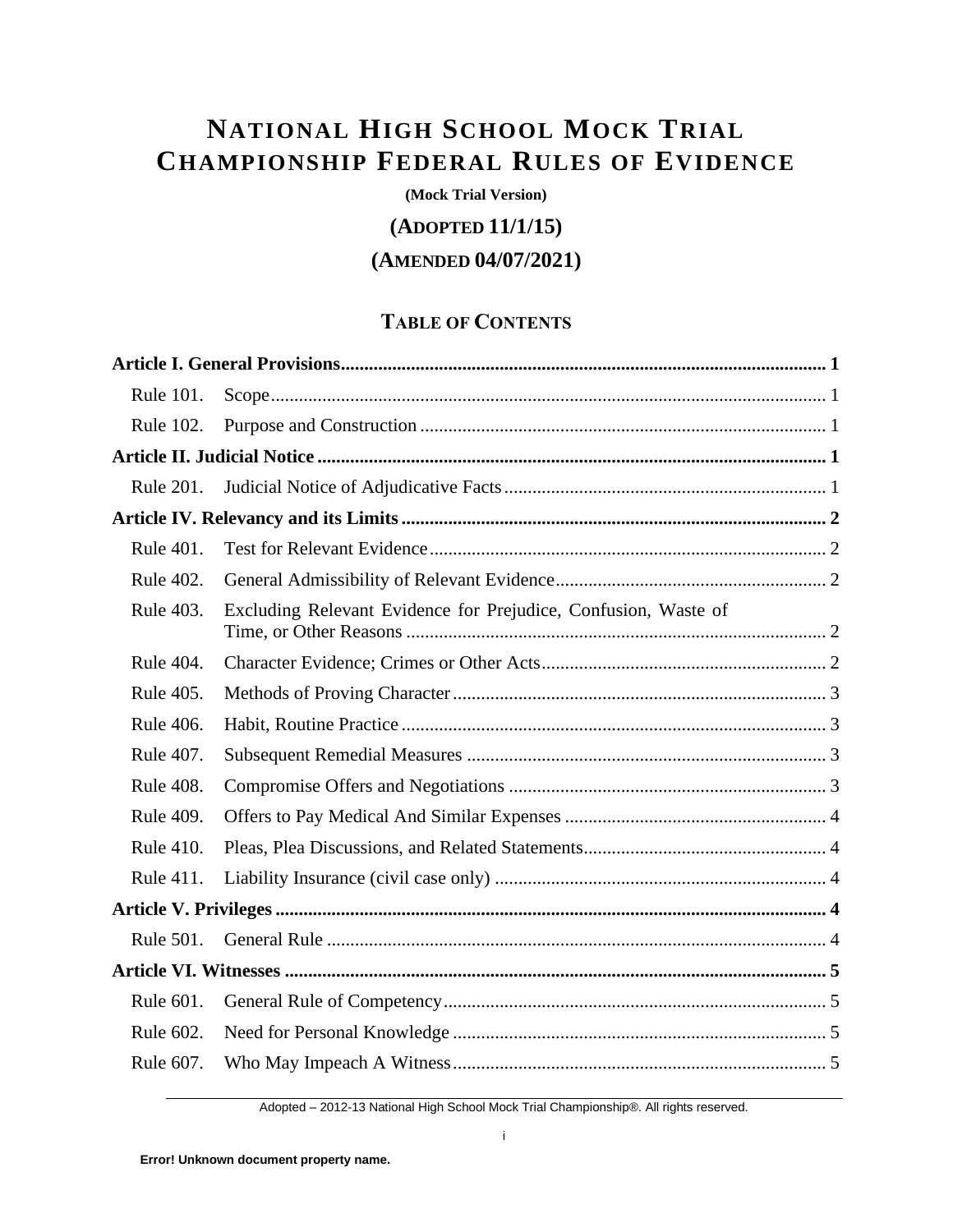| Rule 608.        |                                                                                 |  |
|------------------|---------------------------------------------------------------------------------|--|
| Rule 609.        |                                                                                 |  |
| Rule 610.        |                                                                                 |  |
| Rule 611.        |                                                                                 |  |
| Rule 612.        |                                                                                 |  |
| Rule 613.        |                                                                                 |  |
|                  |                                                                                 |  |
| Rule 701.        |                                                                                 |  |
| Rule 702.        |                                                                                 |  |
| Rule 703.        |                                                                                 |  |
| Rule 704.        |                                                                                 |  |
| Rule 705.        |                                                                                 |  |
|                  |                                                                                 |  |
| <b>Rule 801.</b> |                                                                                 |  |
| Rule 802.        |                                                                                 |  |
| Rule 803.        | Exceptions to the Rule Against Hearsay – Regardless of Whether                  |  |
| <b>Rule 804.</b> |                                                                                 |  |
| <b>Rule 805.</b> |                                                                                 |  |
|                  |                                                                                 |  |
|                  | Article X. Contents of Writing, Recordings and Photographs - Not Applicable  12 |  |
|                  |                                                                                 |  |
|                  |                                                                                 |  |

Adopted – 2012-13 National High School Mock Trial Championship®. All rights reserved.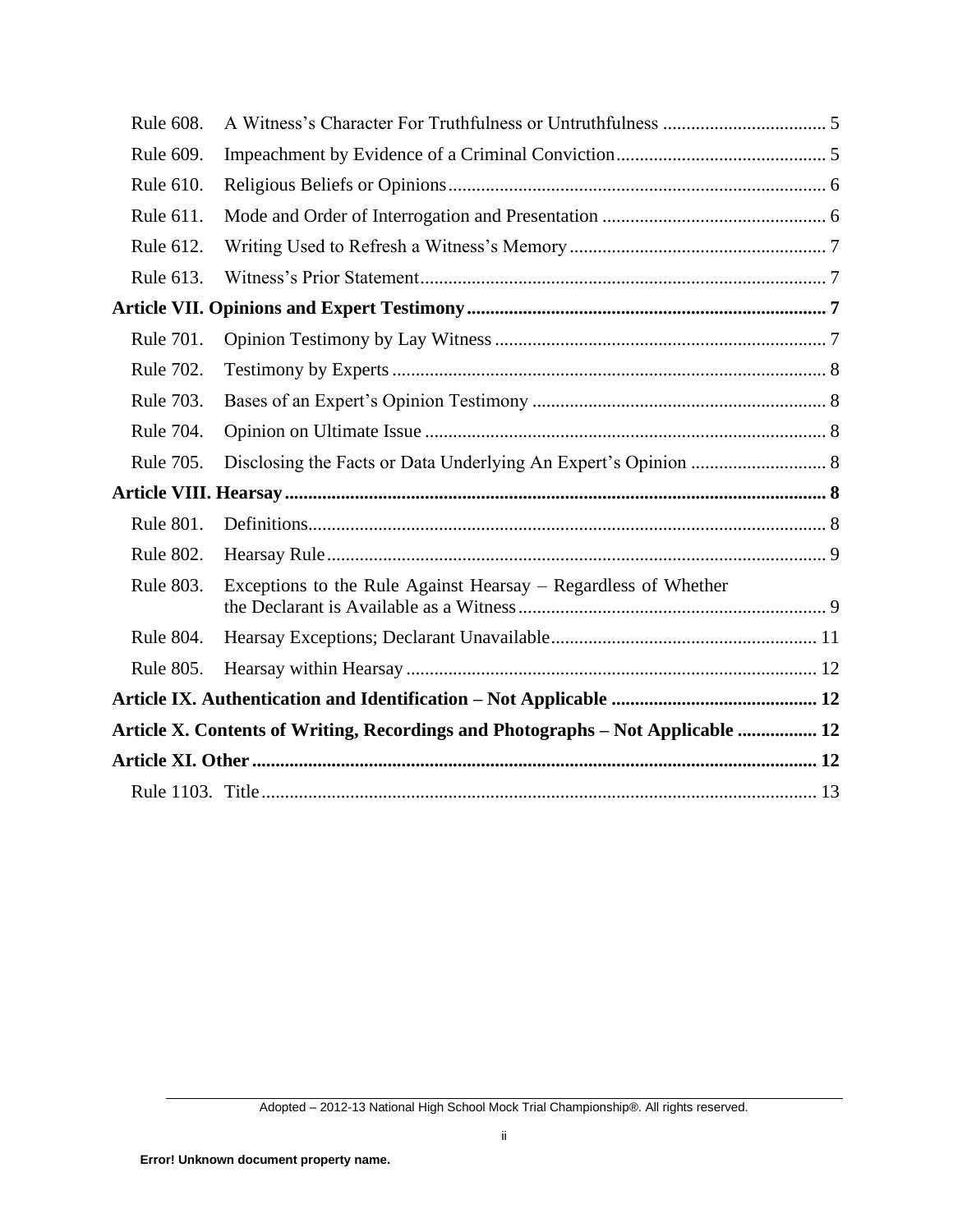# **NA T I O N A L HIGH SC H O O L MO C K TR I A L CH A M P I O N S H I P FE D E R A L RU L E S O F EV I D E N C E**

#### (Mock Trial Version)

In American trials, complex rules are used to govern the admission of proof (i.e., oral or physical evidence). These rules are designed to ensure that all parties receive a fair hearing and to exclude evidence deemed irrelevant, incompetent, untrustworthy, unduly prejudicial, or otherwise improper. If it appears that a rule of evidence is being violated, an attorney may raise an objection to the judge. The judge then decides whether the rule has been violated and whether the evidence must be excluded from the record of the trial. In the absence of a properly made objection, however, the judge will probably allow the evidence. The burden is on the mock trial team to know the National High School Mock Trial Rules of Evidence and to be able to use them to protect their client and fairly limit the actions of opposing counsel and their witnesses.

For purposes of mock trial competition, the Rules of Evidence have been modified and simplified. They are based on the Federal Rules of Evidence and its numbering system. Where rule numbers or letters are skipped, those rules were not deemed applicable to mock trial procedure. Text in italics or underlined represent simplified or modified language.

Not all judges will interpret the Rules of Evidence (or procedure) the same way, and mock trial attorneys should be prepared to point out specific rules (quoting, if necessary) and to argue persuasively for the interpretation and application of the rule they think appropriate.

<span id="page-2-0"></span>The Mock Trial Rules of Competition and these National High School Mock Trial Rules of Evidence govern the National High School Mock Trial Championship.

## **ARTICLE I. – GENERAL PROVISIONS**

#### <span id="page-2-1"></span>**Rule 101. Scope**

These National High School Mock Trial Rules of Evidence govern the trial proceedings of the National High School Mock Trial Championship.

#### <span id="page-2-2"></span>**Rule 102. Purpose and Construction**

<span id="page-2-3"></span>These rules should be construed so as to administer every proceeding fairly, eliminate unjustifiable expense and delay, and promote the development of evidence law, to the end of ascertaining the truth and securing a just determination.

## **ARTICLE II. – JUDICIAL NOTICE**

#### <span id="page-2-4"></span>**Rule 201. Judicial Notice of Adjudicative Facts**

- (a) This rule governs judicial notice of an adjudicative fact only, not a legislative fact.
- (b) The court may judicially notice a fact that is not subject to reasonable dispute because it is a matter of mathematical or scientific certainty. For example, the court could take judicial notice that  $10 \times 10 = 100$  or that there are 5280 feet in a mile.
- (c) The court must take judicial notice if a party requests it and the court is supplied with the necessary information.

Adopted – 2012-13 National High School Mock Trial Championship®. All rights reserved.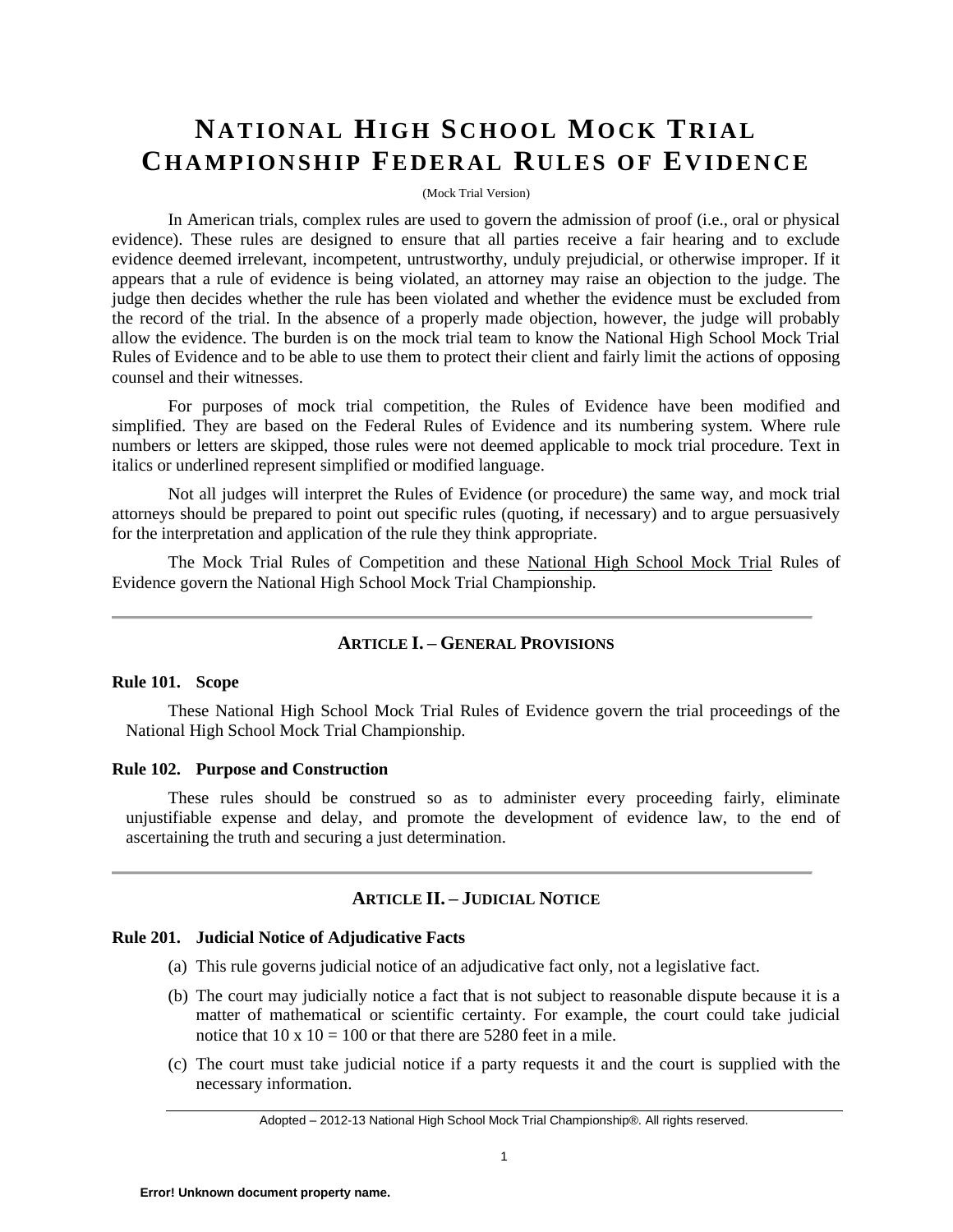- (d) The court may take judicial notice at any stage of the proceeding.
- (e) A party is entitled to be heard on the propriety of taking judicial notice and the nature of the fact to be noticed.
- (f) In a civil case, the court must instruct the jury to accept the noticed fact as conclusive. In a criminal case, the court must instruct the jury that it may or may not accept the noticed fact as conclusive.

## <span id="page-3-0"></span>**ARTICLE III. – PRESUMPTIONS IN CIVIL ACTIONS AND PROCEEDINGS -- NOT APPLICABLE**

## **ARTICLE IV. – RELEVANCY AND ITS LIMITS**

## <span id="page-3-1"></span>**Rule 401. Test for Relevant Evidence**

Evidence is relevant if:

- (a) it has any tendency to make a fact more or less probable than it would be without the evidence; and
- (b) the fact is of consequence in determining the action.

## <span id="page-3-2"></span>**Rule 402. General Admissibility of Relevant Evidence**

Relevant evidence is admissible unless these rules provide otherwise. Irrelevant evidence is not admissible.

## <span id="page-3-3"></span>**Rule 403. Excluding Relevant Evidence for Prejudice, Confusion, Waste of Time, or Other Reasons**

The court may exclude relevant evidence if its probative value is substantially outweighed by a danger of one or more of the following: unfair prejudice, confusing the issues, misleading the jury, undue delay, wasting time, or needlessly presenting cumulative evidence.

#### <span id="page-3-4"></span>**Rule 404. Character Evidence; Crimes or Other Acts**

- (a) Character Evidence.
	- (1) Prohibited Uses. Evidence of a person's character or character trait is not admissible to prove that on a particular occasion the person acted in accordance with the character or trait.
	- (2) Exceptions for a Defendant or Victim in a Criminal Case. The following exceptions apply in a criminal case:
		- (A) a defendant may offer evidence of the defendant's pertinent trait, and if the evidence is admitted, the prosecutor may offer evidence to rebut it;
		- (B) a defendant may offer evidence of an alleged victim's pertinent trait, and if the evidence is admitted, the prosecutor may:
			- (i) offer evidence to rebut it; and
			- (ii) offer evidence of the defendant's same trait; and

Adopted – 2012-13 National High School Mock Trial Championship®. All rights reserved.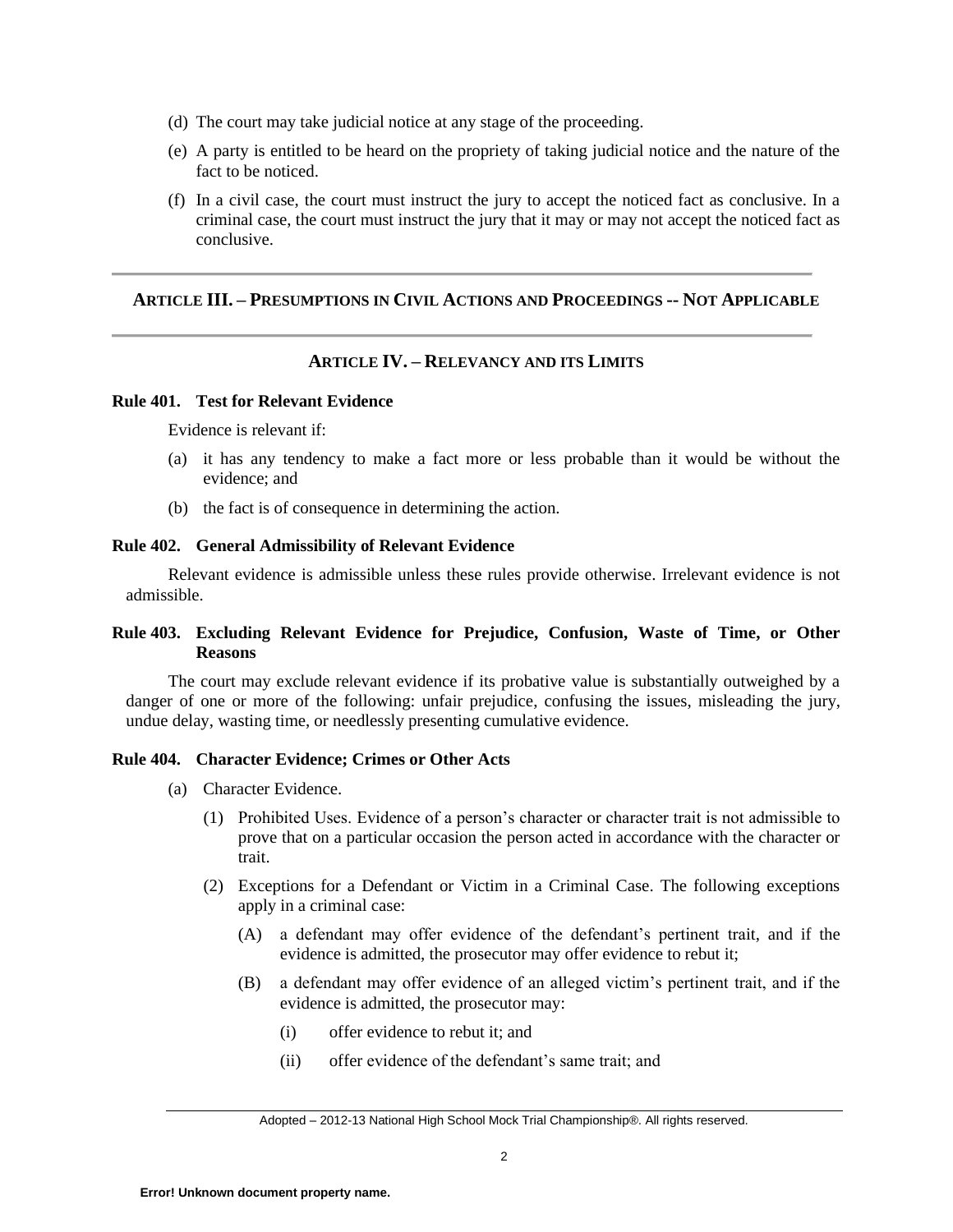- (C) in a homicide case, the prosecutor may offer evidence of the alleged victim's trait of peacefulness to rebut evidence that the victim was the first aggressor.
- (3) Exceptions for a Witness. Evidence of a witness's character may be admitted under Rules 607, 608, and 609.
- (b) Crimes, Wrongs, or Other Acts.
	- (1) Prohibited Uses. Evidence of a crime, wrong, or other act is not admissible to prove a person's character in order to show that on a particular occasion the person acted in accordance with the character.
	- (2) Permitted Uses. This evidence may be admissible for another purpose, such as proving motive, opportunity, intent, preparation, plan, knowledge, identity, absence of mistake, or lack of accident.

## <span id="page-4-0"></span>**Rule 405. Methods of Proving Character**

- (a) **By Reputation or Opinion**. When evidence of a person's character or character trait is admissible, it may be proved by testimony about the person's reputation or by testimony in the form of an opinion. On cross-examination of the character witness, the court may allow an inquiry into relevant specific instances of the person's conduct.
- (b) **By Specific Instances of Conduct**. When a person's character or character trait is an essential element of a charge, claim, or defense, the character or trait may also be proved by relevant specific instances of the person's conduct.

### <span id="page-4-1"></span>**Rule 406. Habit, Routine Practice**

Evidence of a person's habit or an organization's routine practice may be admitted to prove that on a particular occasion the person or organization acted in accordance with the habit or routine practice. The court may admit this evidence regardless of whether it is corroborated or whether there was an eyewitness.

#### <span id="page-4-2"></span>**Rule 407. Subsequent Remedial Measures**

When measures are taken that would have made an earlier injury or harm less likely to occur, evidence of the subsequent measures is not admissible to prove:

- negligence;
- culpable conduct;
- a defect in a product or its design; or
- a need for a warning or instruction.

But the court may admit this evidence for another purpose, such as impeachment or — if disputed — proving ownership, control, or the feasibility of precautionary measures.

#### <span id="page-4-3"></span>**Rule 408. Compromise Offers and Negotiations**

(a) **Prohibited Uses**. Evidence of the following is not admissible — on behalf of any party either to prove or disprove the validity or amount of a disputed claim or to impeach by a prior inconsistent statement or a contradiction:

Adopted – 2012-13 National High School Mock Trial Championship®. All rights reserved.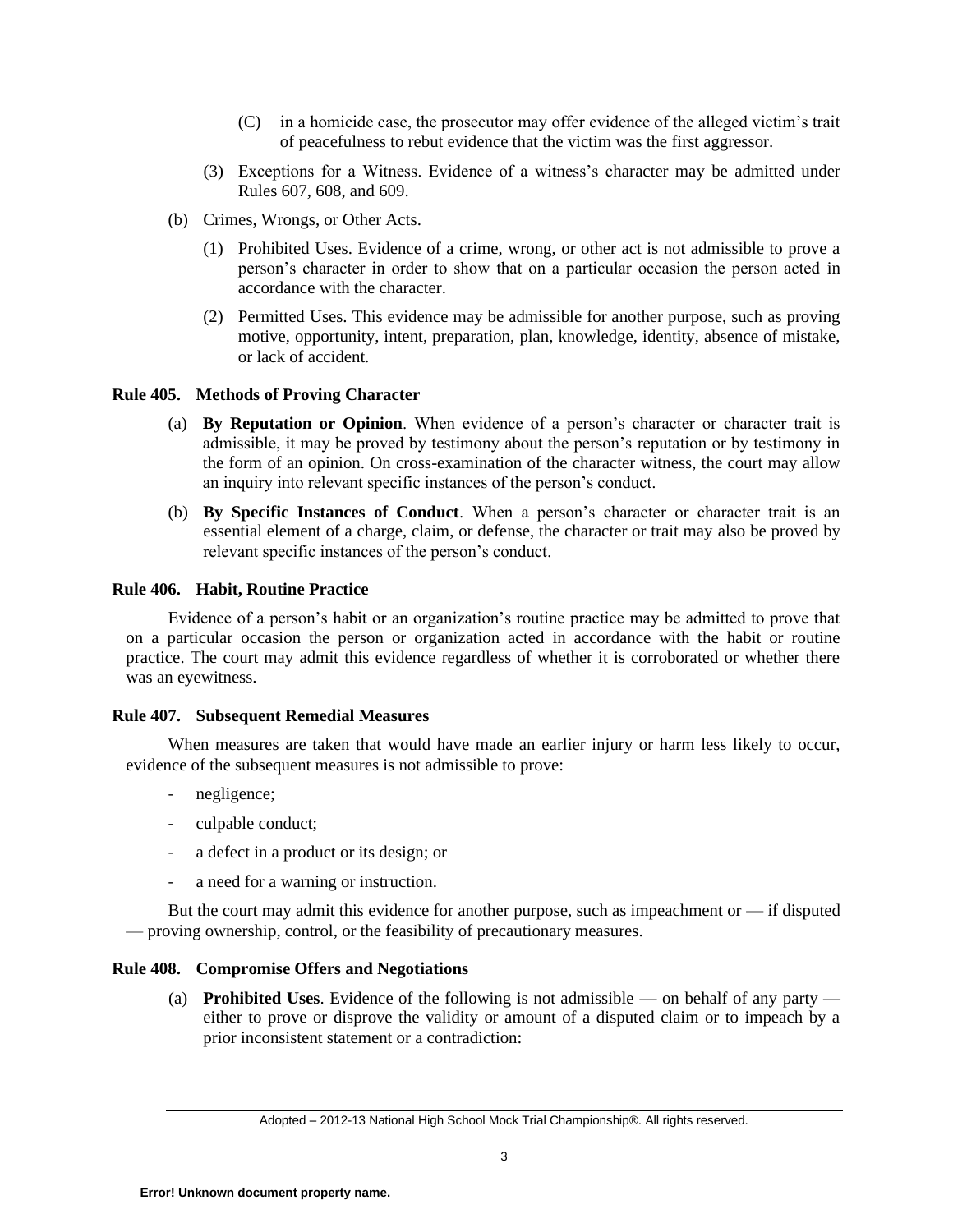- (1) furnishing, promising, or offering or accepting, promising to accept, or offering to accept — a valuable consideration in compromising or attempting to compromise the claim; and
- (2) conduct or a statement made during compromise negotiations about the claim except when offered in a criminal case and when the negotiations related to a claim by a public office in the exercise of its regulatory, investigative, or enforcement authority.
- (b) **Exceptions**. The court may admit this evidence for another purpose, such as proving a witness's bias or prejudice, negating a contention of undue delay, or proving an effort to obstruct a criminal investigation or prosecution.

#### <span id="page-5-0"></span>**Rule 409. Offers to Pay Medical And Similar Expenses**

Evidence of furnishing, promising to pay, or offering to pay medical, hospital, or similar expenses resulting from an injury is not admissible to prove liability for the injury.

#### <span id="page-5-1"></span>**Rule 410. Pleas, Plea Discussions, and Related Statements**

- (a) **Prohibited Uses**. In a civil or criminal case, evidence of the following is not admissible against the defendant who made the plea or participated in the plea discussions:
	- (1) a guilty plea that was later withdrawn;
	- (2) a nolo contendere plea;
	- (3) a statement made during a proceeding on either of those pleas under Federal Rule of Criminal Procedure 11 or a comparable state procedure; or
	- (4) a statement made during plea discussions with an attorney for the prosecuting authority if the discussions did not result in a guilty plea or they resulted in a later-withdrawn guilty plea.
- (b) **Exceptions**. The court may admit a statement described in Rule  $410(a)(3)$  or (4):
	- (1) in any proceeding in which another statement made during the same plea or plea discussions has been introduced, if in fairness the statements ought to be considered together; or
	- (2) in a criminal proceeding for perjury or false statement, if the defendant made the statement under oath, on the record, and with counsel present.

#### <span id="page-5-2"></span>**Rule 411. Liability Insurance (civil case only)**

<span id="page-5-3"></span>Evidence that a person was or was not insured against liability is not admissible to prove whether the person acted negligently or otherwise wrongfully. But the court may admit this evidence for another purpose, such as proving a witness's bias or proving agency, ownership, or control.

## **ARTICLE V. – PRIVILEGES**

#### <span id="page-5-4"></span>**Rule 501. General Rule**

There are certain admissions and communications excluded from evidence on grounds of public policy. Among these are:

(1) communications between spouses;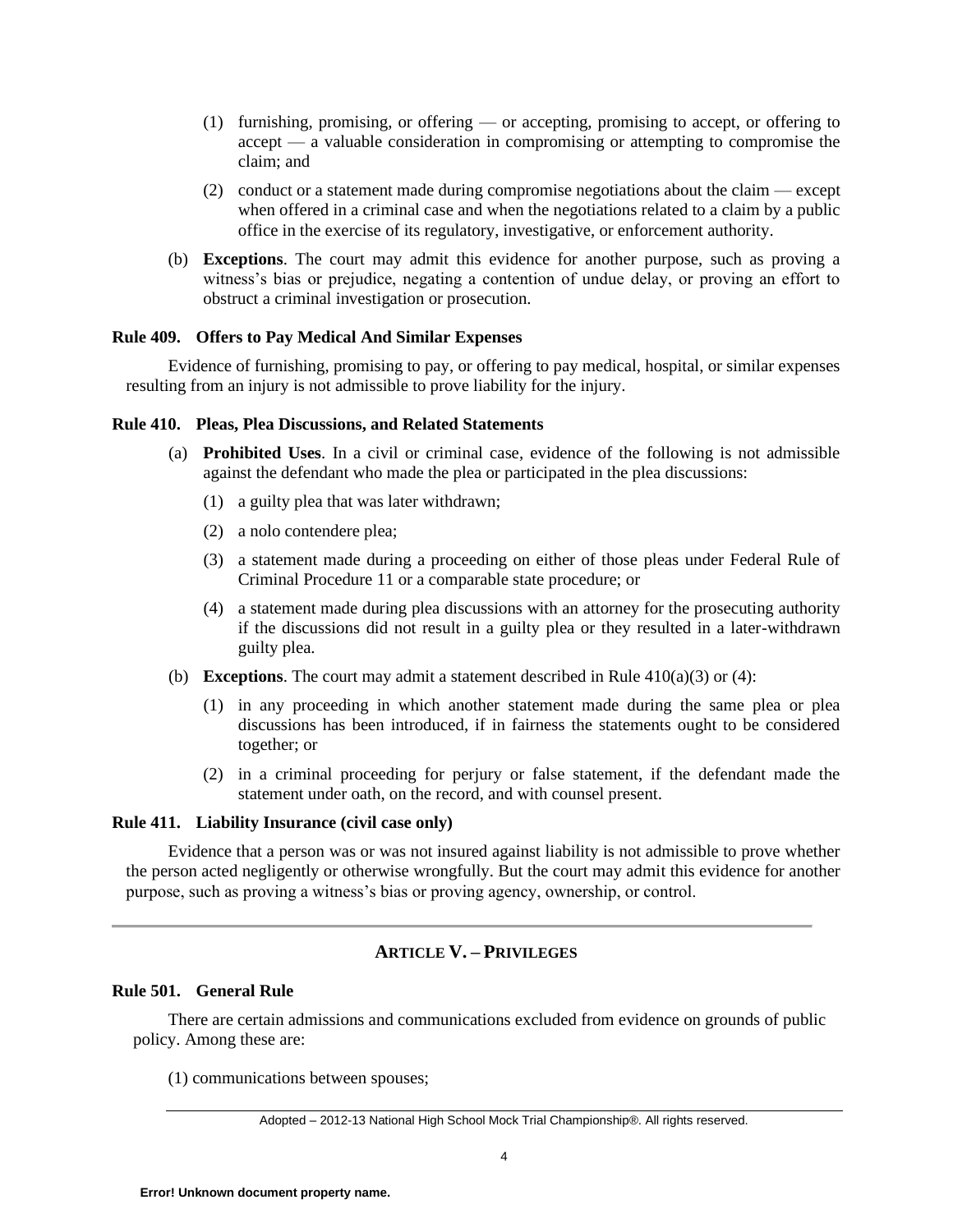- (2) communications between attorney and client;
- <span id="page-6-0"></span>(3) communications between medical or mental health care providers and patient.

## **ARTICLE VI. – WITNESSES**

#### <span id="page-6-1"></span>**Rule 601. General Rule of Competency**

Every person is competent to be a witness.

#### <span id="page-6-2"></span>**Rule 602. Need for Personal Knowledge**

A witness may testify to a matter only if evidence is introduced sufficient to support a finding that the witness has personal knowledge of the matter. Evidence to prove personal knowledge may consist of the witness's own testimony. This rule does not apply to a witness's expert testimony under Rule 703. *(See Rule 2.2)*

#### <span id="page-6-3"></span>**Rule 607. Who May Impeach A Witness**

Any party, including the party that called the witness, may attack the witness's credibility.

### <span id="page-6-4"></span>**Rule 608. A Witness's Character For Truthfulness or Untruthfulness**

- (a) **Reputation or Opinion Evidence**. A witness's credibility may be attacked or supported by testimony about the witness's reputation for having a character for truthfulness or untruthfulness, or by testimony in the form of an opinion about that character. But evidence of truthful character is admissible only after the witness's character for truthfulness has been attacked.
- (b) **Specific Instances of Conduct**. Except for a criminal conviction under Rule 609, extrinsic evidence is not admissible to prove specific instances of a witness's conduct in order to attack or support the witness's character for truthfulness. But the court may, on crossexamination, allow them to be inquired into if they are probative of the character for truthfulness or untruthfulness of:
	- (1) the witness; or
	- (2) another witness whose character the witness being cross-examined has testified about.

By testifying on another matter, a witness does not waive any privilege against self-incrimination for testimony that relates only to the witness's character for truthfulness.

#### <span id="page-6-5"></span>**Rule 609. Impeachment by Evidence of a Criminal Conviction**

- (a) **In General**. The following rules apply to attacking a witness's character for truthfulness by evidence of a criminal conviction:
	- (1) for a crime that, in the convicting jurisdiction, was punishable by death or by imprisonment for more than one year, the evidence:
		- (A) must be admitted, subject to Rule 403, in a civil case or in a criminal case in which the witness is not a defendant; and

Adopted – 2012-13 National High School Mock Trial Championship®. All rights reserved.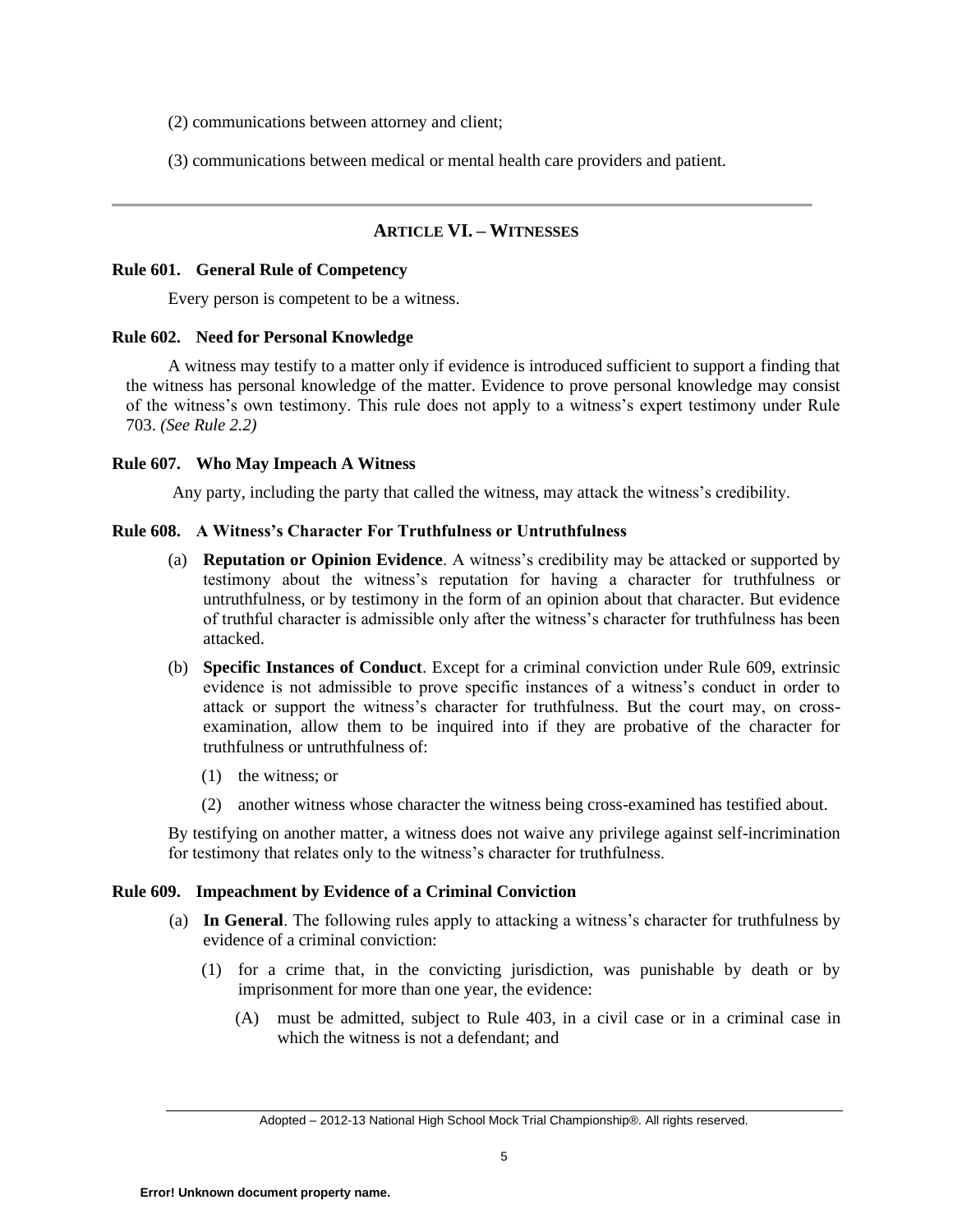- (B) must be admitted in a criminal case in which the witness is a defendant, if the probative value of the evidence outweighs its prejudicial effect to that defendant; and
- (2) for any crime regardless of the punishment, the evidence must be admitted if the court can readily determine that establishing the elements of the crime required proving — or the witness's admitting — a dishonest act or false statement.
- (b) **Limit on Using the Evidence After 10 Years**. This subdivision (b) applies if more than 10 years have passed since the witness's conviction or release from confinement for it, whichever is later. Evidence of the conviction is admissible only if its probative value, supported by specific facts and circumstances, substantially outweighs its prejudicial effect.
- (c) **Effect of a Pardon, Annulment, or Certificate of Rehabilitation**. Evidence of a conviction is not admissible if:
	- (1) the conviction has been the subject of a pardon, annulment, certificate of rehabilitation, or other equivalent procedure based on a finding that the person has been rehabilitated, and the person has not been convicted of a later crime punishable by death or by imprisonment for more than one year; or
	- (2) the conviction has been the subject of a pardon, annulment, or other equivalent procedure based on a finding of innocence.
- (d) **Juvenile Adjudications**. Evidence of a juvenile adjudication is admissible under this rule only if:
	- (1) it is offered in a criminal case;
	- (2) the adjudication was of a witness other than the defendant;
	- (3) an adult's conviction for that offense would be admissible to attack the adult's credibility; and
	- (4) admitting the evidence is necessary to fairly determine guilt or innocence.
- (e) **Pendency of an Appeal**. A conviction that satisfies this rule is admissible even if an appeal is pending. Evidence of the pendency is also admissible.

## <span id="page-7-0"></span>**Rule 610. Religious Beliefs or Opinions**

Evidence of a witness's religious beliefs or opinions is not admissible to attack or support the witness's credibility.

#### <span id="page-7-1"></span>**Rule 611. Mode and Order of Interrogation and Presentation**

- (a) **Control by the Court; Purposes**. The court should exercise reasonable control over the mode and order of examining witnesses and presenting evidence so as to:
	- (1) make those procedures effective for determining the truth;
	- (2) avoid wasting time; and
	- (3) protect witnesses from harassment or undue embarrassment.
- (b) **Scope of cross examination**. The scope of the cross examination shall not be limited to the scope of the direct examination, but may inquire into any relevant facts or matters contained in the witness' statement and/or exhibits, **including** all reasonable inferences that can be

Adopted – 2012-13 National High School Mock Trial Championship®. All rights reserved.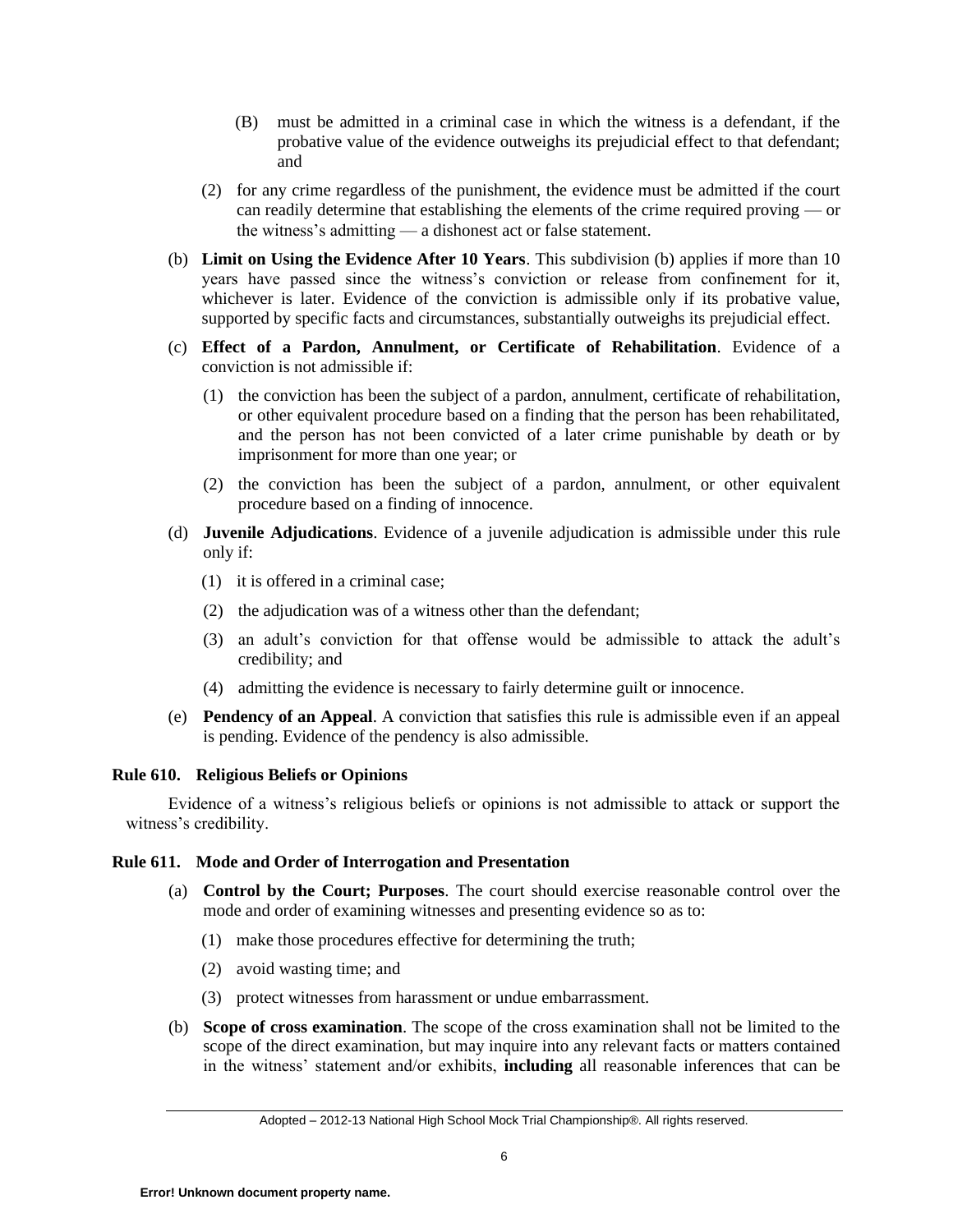drawn from those facts and matters, and may inquire into any omissions from the witness statement and/or exhibits that are otherwise material and admissible.

- (c) **Leading Questions**. Leading questions should not be used on direct examination except as necessary to develop the witness's testimony. Ordinarily, the court should allow leading questions:
	- (1) on cross-examination; and
	- (2) when a party calls a hostile witness, an adverse party, or a witness identified with an adverse party.
- (d) **Redirect/Re-cross**. After cross examination, additional questions may be asked by the direct examining attorney, but questions must be limited to matters raised by the attorney on cross examination. Likewise, additional questions may be asked by the cross examining attorney or re-cross, but such questions must be limited to matters raised on redirect examination and should avoid repetition.
- (e) **Permitted Motions.** The only motion permissible is one requesting the judge to strike testimony following a successful objection to its admission.

## <span id="page-8-0"></span>**Rule 612. Writing Used to Refresh a Witness's Memory**

If a written statement is used to refresh the memory of a witness either while testifying or before testifying, the Court shall determine that the adverse party is entitled to have the writing produced for inspection. The adverse party may cross examine the witness on the material and introduce into evidence those portions which relate to the testimony of the witness.

#### <span id="page-8-1"></span>**Rule 613. Witness's Prior Statement**

- (a) Showing or Disclosing the Statement During Examination. When examining a witness about the witness's prior statement, a party need not show it or disclose its contents to the witness. But the party must, on request, show it or disclose its contents to an adverse party's attorney.
- (b) Extrinsic Evidence of a Prior Inconsistent Statement. Extrinsic evidence of a witness's prior inconsistent statement is admissible only if the witness is given an opportunity to explain or deny the statement and an adverse party is given an opportunity to examine the witness about it, or if justice so requires. This subdivision (b) does not apply to an opposing party's statement under Rule 801(d)(2).

## **ARTICLE VII. – OPINIONS AND EXPERT TESTIMONY**

#### <span id="page-8-3"></span><span id="page-8-2"></span>**Rule 701. Opinion Testimony by Lay Witness**

If a witness is not testifying as an expert, testimony in the form of an opinion is limited to one that is:

- (a) rationally based on the witness's perception;
- (b) helpful to clearly understanding the witness's testimony or to determining a fact in issue; and
- (c) not based on scientific, technical, or other specialized knowledge within the scope of Rule 702.

Adopted – 2012-13 National High School Mock Trial Championship®. All rights reserved.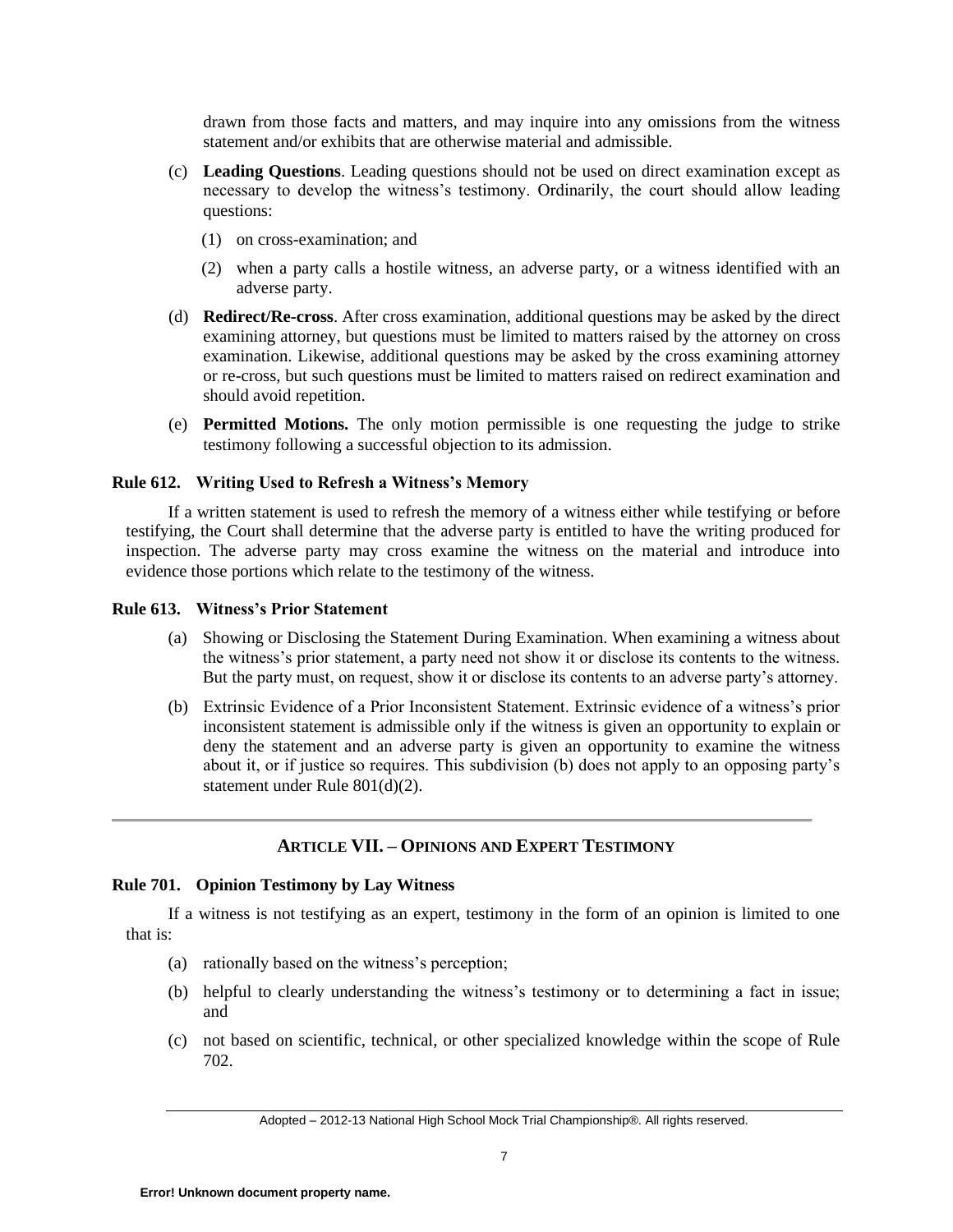#### <span id="page-9-0"></span>**Rule 702. Testimony by Experts**

If scientific, technical, or other specialized knowledge will assist the trier of fact to understand the evidence or to determine a fact in issue, a witness qualified as an expert by knowledge, skill, experience, training, or education, may testify thereto in the form of an opinion or otherwise.

#### <span id="page-9-1"></span>**Rule 703. Bases of an Expert's Opinion Testimony**

An expert may base an opinion on facts or data in the case that the expert has been made aware of or personally observed. If experts in the particular field would reasonably rely on those kinds of facts or data in forming an opinion on the subject, they need not be admissible for the opinion to be admitted. But if the facts or data would otherwise be inadmissible, the proponent of the opinion may disclose them to the jury only if their probative value in helping the jury evaluate the opinion substantially outweighs their prejudicial effect.

#### <span id="page-9-2"></span>**Rule 704. Opinion on Ultimate Issue**

- (a) **In General — Not Automatically Objectionable**. An opinion is not objectionable just because it embraces an ultimate issue.
- (b) **Exception**. In a criminal case, an expert witness must not state an opinion about whether the defendant did or did not have a mental state or condition that constitutes an element of the crime charged or of a defense. Those matters are for the trier of fact alone.

#### <span id="page-9-3"></span>**Rule 705. Disclosing the Facts or Data Underlying An Expert's Opinion**

<span id="page-9-4"></span>Unless the court orders otherwise, an expert may state an opinion — and give the reasons for it without first testifying to the underlying facts or data. But the expert may be required to disclose those facts or data on cross-examination.

## **ARTICLE VIII. – HEARSAY**

## <span id="page-9-5"></span>**Rule 801. Definitions**

The following definitions apply under this article:

- (a) **Statement**. "Statement" means a person's oral assertion, written assertion, or nonverbal conduct, if the person intended it as an assertion.
- (b) **Declarant**. "Declarant" means the person who made the statement.
- (c) **Hearsay**. "Hearsay" means a statement that:
	- (1) the declarant does not make while testifying at the current trial or hearing; and
	- (2) a party offers in evidence to prove the truth of the matter asserted in the statement.
- (d) **Statements That Are Not Hearsay**. A statement that meets the following conditions is not hearsay:
	- (1) **A Declarant-Witness's Prior Statement**. The declarant testifies and is subject to cross-examination about a prior statement, and the statement:
		- (A) is inconsistent with the declarant's testimony and was given under penalty of perjury at a trial, hearing, or other proceeding or in a deposition;

Adopted – 2012-13 National High School Mock Trial Championship®. All rights reserved.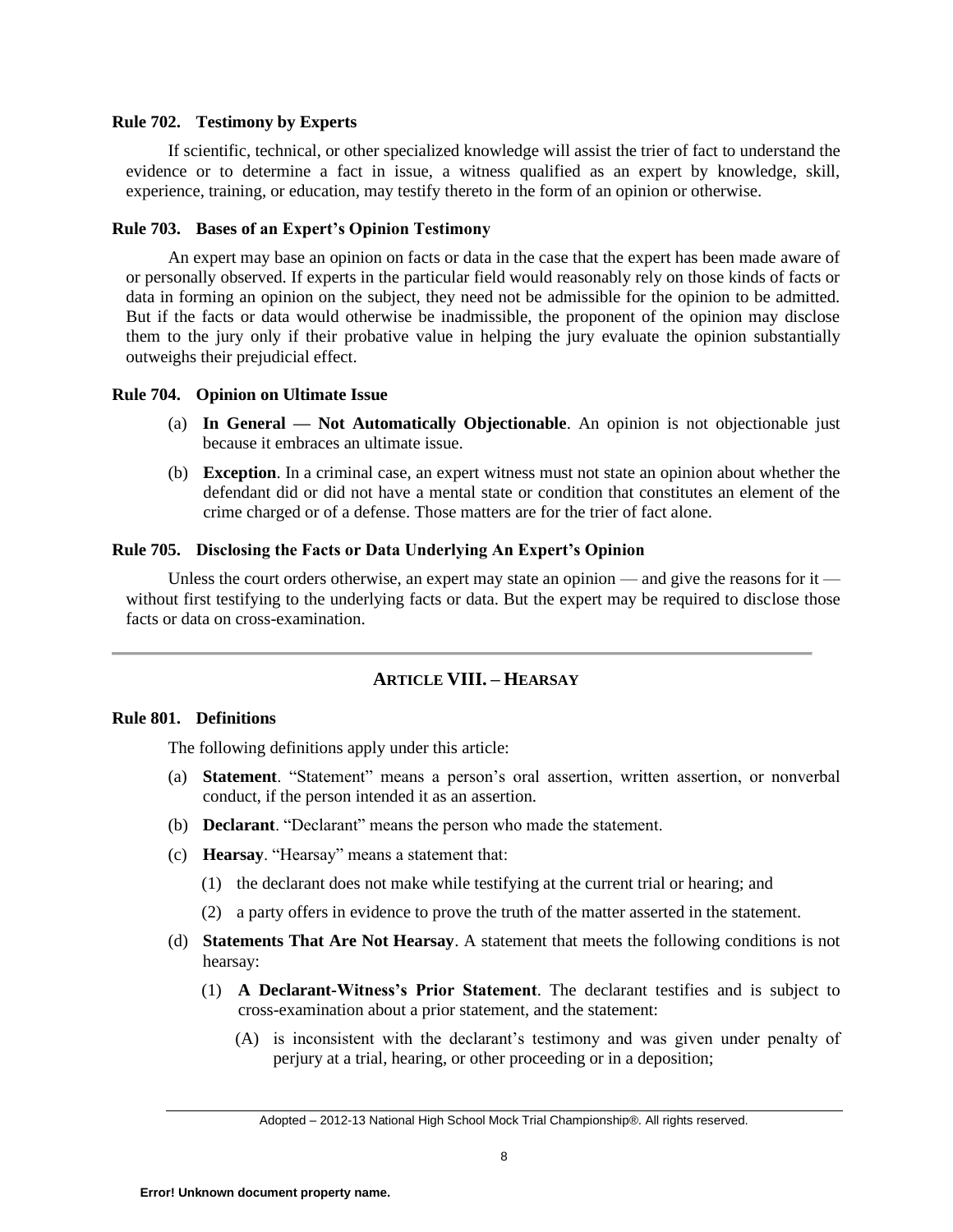- (B) is consistent with the declarant's testimony and is offered to rebut an express or implied charge that the declarant recently fabricated it or acted from a recent improper influence or motive in so testifying; or
- (C) identifies a person as someone the declarant perceived earlier.
- (2) **An Opposing Party's Statement**. The statement is offered against an opposing party and:
	- (A) was made by the party in an individual or representative capacity;
	- (B) is one the party manifested that it adopted or believed to be true;
	- (C) was made by a person whom the party authorized to make a statement on the subject;
	- (D) was made by the party's agent or employee on a matter within the scope of that relationship and while it existed; or
	- (E) was made by the party's coconspirator during and in furtherance of the conspiracy.

The statement must be considered but does not by itself establish the declarant's authority under (C); the existence or scope of the relationship under (D); or the existence of the conspiracy or participation in it under (E).

### <span id="page-10-0"></span>**Rule 802. Hearsay Rule**

Hearsay is not admissible except as provided by these Rules.

## <span id="page-10-1"></span>**Rule 803. Exceptions to the Rule Against Hearsay – Regardless of Whether the Declarant is Available as a Witness**

The following are not excluded by the hearsay rule, regardless of whether the declarant is available as a witness:

- (1) **Present Sense Impression**. A statement describing or explaining an event or condition, made while or immediately after the declarant perceived it.
- (2) **Excited Utterance**. A statement relating to a startling event or condition, made while the declarant was under the stress of excitement that it caused.
- (3) **Then-Existing Mental, Emotional, or Physical Condition**. A statement of the declarant's thenexisting state of mind (such as motive, intent, or plan) or emotional, sensory, or physical condition (such as mental feeling, pain, or bodily health), but not including a statement of memory or belief to prove the fact remembered or believed unless it relates to the validity or terms of the declarant's will.
- (4) **Statement Made for Medical Diagnosis or Treatment**. A statement that:
	- (a) is made for and is reasonably pertinent to medical diagnosis or treatment; and
	- (b) describes medical history; past or present symptoms or sensations; their inception; or their general cause.

#### (5) **Recorded Recollection**. A record that:

- (a) is on a matter the witness once knew about but now cannot recall well enough to testify fully and accurately;
- (b) was made or adopted by the witness when the matter was fresh in the witness's memory; and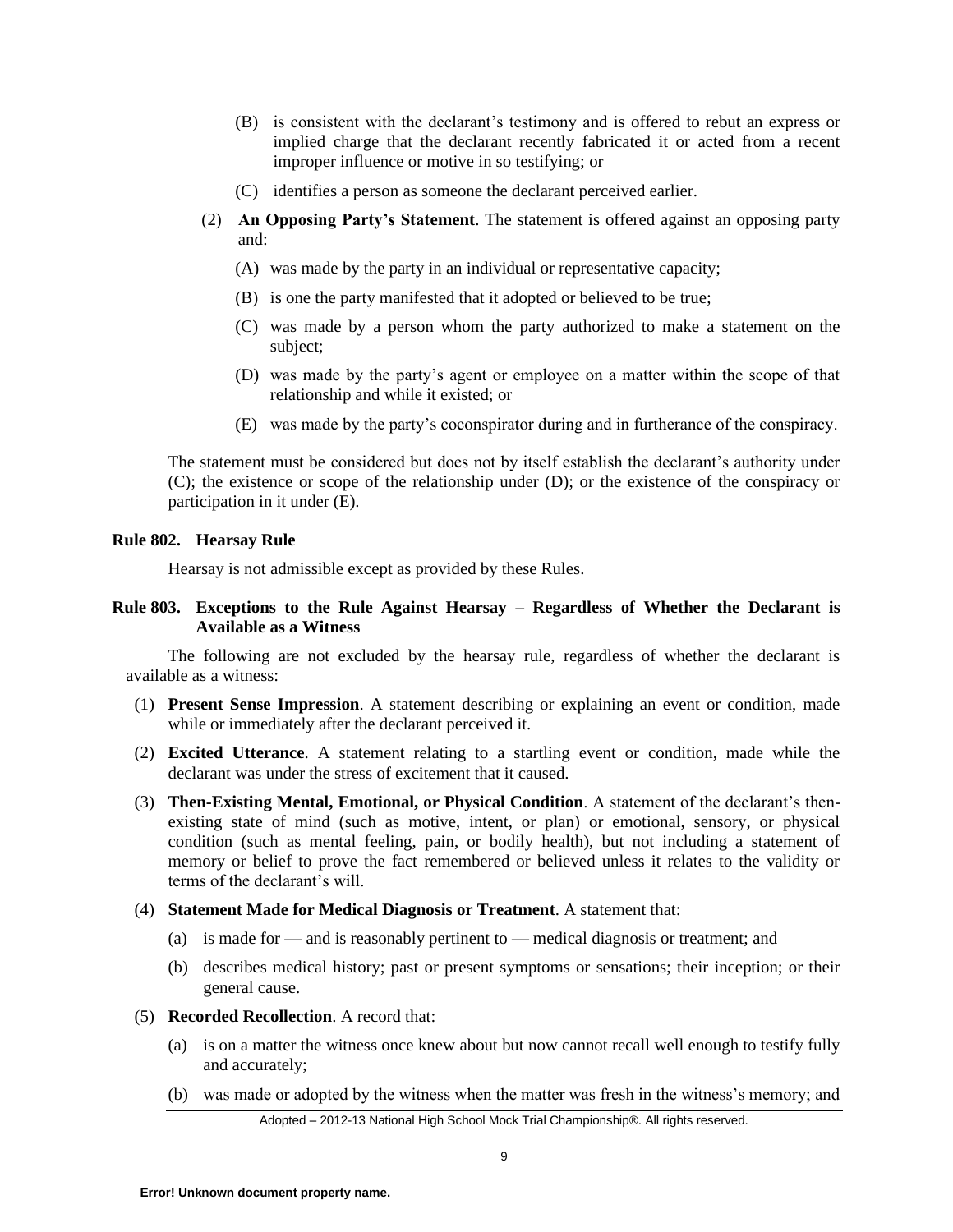(c) accurately reflects the witness's knowledge.

If admitted, the record may be read into evidence but may be received as an exhibit only if offered by an adverse party.

- (6) **Records of Regularly Conducted Activity**. A record of an act, event, condition, opinion, or diagnosis if:
	- (a) the record was made at or near the time by or from information transmitted by someone with knowledge;
	- (b) the record was kept in the course of a regularly conducted activity of a business, organization, occupation, or calling, whether or not for profit;
	- (c) making the record was a regular practice of that activity;
	- (d) all these conditions are shown by the testimony of the custodian or another qualified witness; and
	- (e) the opponent does not show that the source of information or the method or circumstances of preparation indicate a lack of trustworthiness.
- (7) **Absence of Regularly Conducted Activity**. Evidence that a matter is not included in a record described in paragraph (6) if:
	- (a) the evidence is admitted to prove that the matter did not occur or exist;
	- (b) a record was regularly kept for a matter of that kind; and
	- (c) the opponent does not show that the possible source of information or other indicated a lack of trustworthiness.
- (8) **Public Records**. A record or statement of a public office if:
	- (a) it sets out:
		- (i) the offices activities;
		- (ii) a matter observed while under a legal duty to report, but not including, in a criminal case, a matter observed by law enforcement personal; or
		- (iii) in a civil case or against the government in a criminal case, factual findings from a legally authorized investigation; and
	- (b) the opponent does not show that the source of information or other circumstances indicate a lack of trustworthiness.
- (10) **Absence of a Public Record**. Testimony that a diligent search failed to disclose a public **record** or statement if the testimony or certification is admitted to prove that:
	- (a) the record or statement does not exist; or
	- (b) a matter did not occur or exist, if a public office regularly kept a record or statement for a matter of that kind.
- (16) **Statements in Ancient Documents**. A statement in a document that is at least 20 years old and whose authenticity is established.
- (18) **Statements in Learned Treatises, Periodicals, or Pamphlets**. A statement contained in a treatise, periodical, or pamphlet if:

Adopted – 2012-13 National High School Mock Trial Championship®. All rights reserved.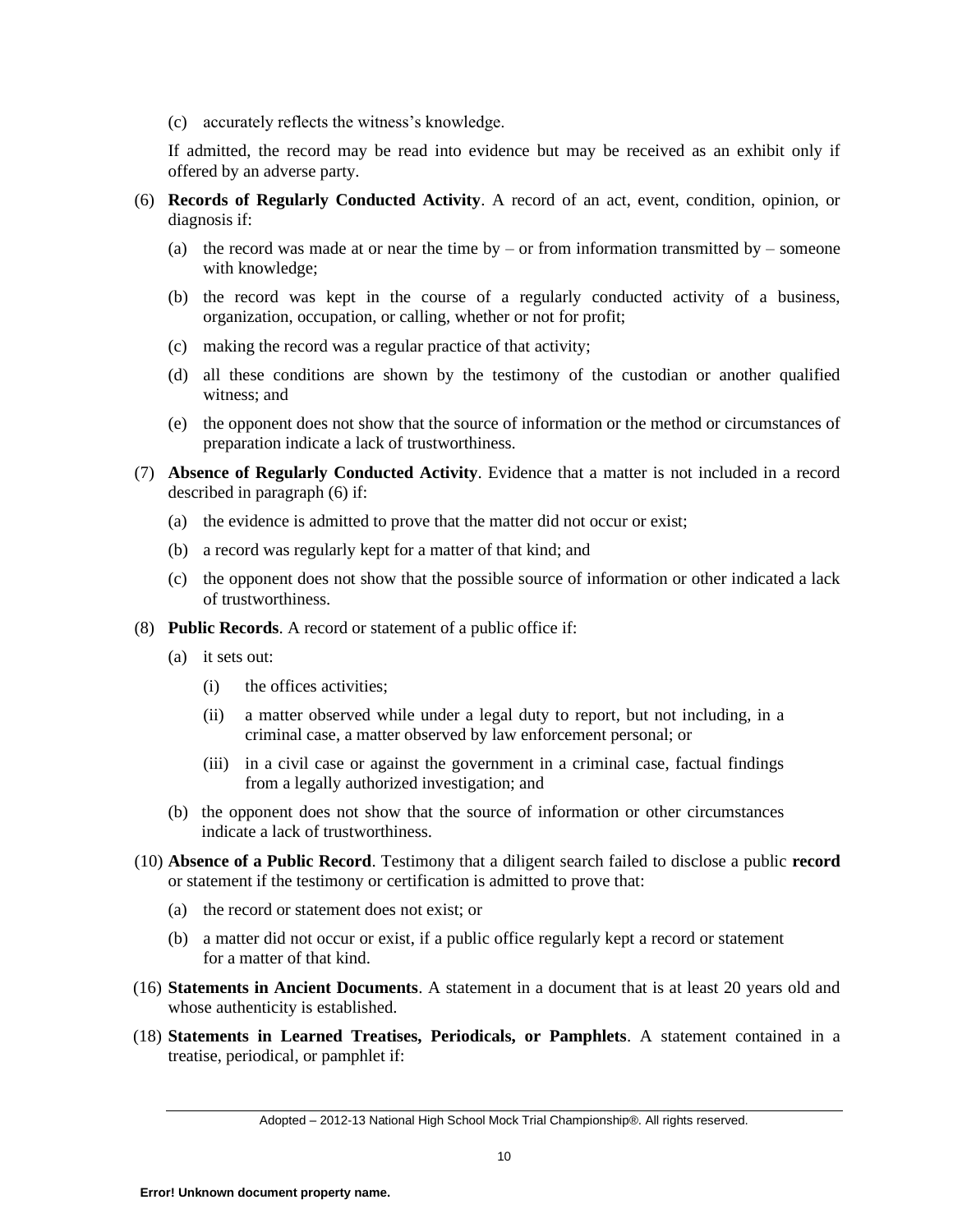- (a) the statement is called to the attention of an expert witness on cross-examination or relied on by the expert on direct examination; and
- (b) the publication is established as a reliable authority by the expert's admission or testimony, by another expert's testimony, or by judicial notice.

If admitted, the statement may be read into evidence but not received as an exhibit.

- (21) **Reputation Concerning Character**. A reputation among a person's associates or in the community concerning the person's character.
- (22) **Judgment of a Previous Conviction**. Evidence of a final judgment of conviction if:
	- (a) the judgment was entered after a trial or guilty plea, but not a nolo contendere plea;
	- (b) the conviction was for a crime punishable by death or by imprisonment for more than a year;
	- (c) the evidence is admitted to prove any fact essential to the judgment; and
	- (d) when offered by the prosecutor in a criminal case for a purpose other than impeachment, the judgment was against the defendant.

The pendency of an appeal may be shown but does not affect admissibility.

#### <span id="page-12-0"></span>**Rule 804. Hearsay Exceptions; Declarant Unavailable**

- (a) **Criteria for Being Unavailable**. A declarant is considered to be unavailable as a witness if the declarant:
	- (1) is exempted from testifying about the subject matter of the declarant's statement because the court rules that a privilege applies;
	- (2) refuses to testify about the subject matter despite a court order to do so;
	- (3) testifies to not remembering the subject matter;
	- (4) cannot be present or testify at the trial or hearing because of death or a then-existing infirmity, physical illness, or mental illness; or
	- (5) is absent from the trial or hearing and the statement's proponent has not been able, by process or other reasonable means, to procure:
		- (A) the declarant's attendance, in the case of a hearsay exception under Rule  $804(b)(1)$ or (6); or
		- (B) the declarant's attendance or testimony, in the case of a hearsay exception under Rule 804(b)(2), (3), or (4).

But this subdivision (a) does not apply if the statement's proponent procured or wrongfully caused the declarant's unavailability as a witness in order to prevent the declarant from attending or testifying.

- (b) **The Exceptions**. The following are not excluded by the rule against hearsay if the declarant is unavailable as a witness:
	- (1) **Former Testimony**. Testimony that:
		- (A) was given as a witness at a trial, hearing, or lawful deposition, whether given during the current proceeding or a different one; and

Adopted – 2012-13 National High School Mock Trial Championship®. All rights reserved.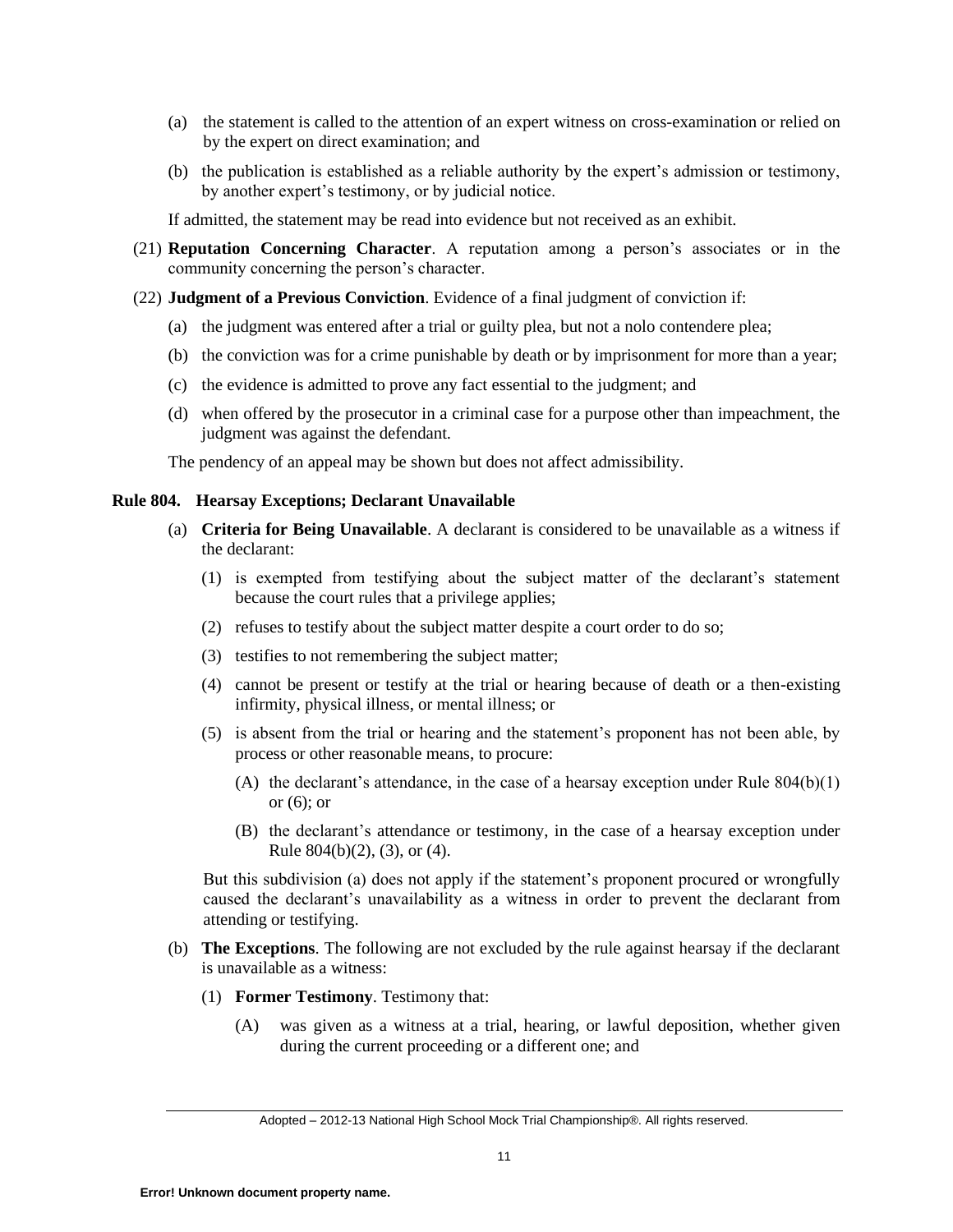- (B) is now offered against a party who had or, in a civil case, whose predecessor in interest had — an opportunity and similar motive to develop it by direct, cross-, or redirect examination.
- (2) **Statement Under the Belief of Imminent Death**. In a prosecution for homicide or in a civil case, a statement that the declarant, while believing the declarant's death to be imminent, made about its cause or circumstances.
- (3) **Statement Against Interest**. A statement that:
	- (A) a reasonable person in the declarant's position would have made only if the person believed it to be true because, when made, it was so contrary to the declarant's proprietary or pecuniary interest or had so great a tendency to invalidate the declarant's claim against someone else or to expose the declarant to civil or criminal liability; and
	- (B) is supported by corroborating circumstances that clearly indicate its trustworthiness, if it is offered in a criminal case as one that tends to expose the declarant to criminal liability.
- (4) **Statement of Personal or Family History**. A statement about:
	- (A) the declarant's own birth, adoption, legitimacy, ancestry, marriage, divorce, relationship by blood, adoption, or marriage, or similar facts of personal or family history, even though the declarant had no way of acquiring personal knowledge about that fact; or
	- (B) another person concerning any of these facts, as well as death, if the declarant was related to the person by blood, adoption, or marriage or was so intimately associated with the person's family that the declarant's information is likely to be accurate.
- **(5) Not Applicable**
- (6) **Statement Offered Against a Party That Wrongfully Caused the Declarant's Unavailability**. A statement offered against a party that wrongfully caused — or acquiesced in wrongfully causing — the declarant's unavailability as a witness, and did so intending that result.

## <span id="page-13-0"></span>**Rule 805. Hearsay within Hearsay**

<span id="page-13-1"></span>Hearsay included within hearsay is not excluded by the rule against hearsay if each part of the combined statements conforms with an exception to the rule .

## **ARTICLE IX. – AUTHENTICATION AND IDENTIFICATION – NOT APPLICABLE**

## <span id="page-13-3"></span><span id="page-13-2"></span>**ARTICLE X. – CONTENTS OF WRITING, RECORDINGS AND PHOTOGRAPHS – NOT APPLICABLE**